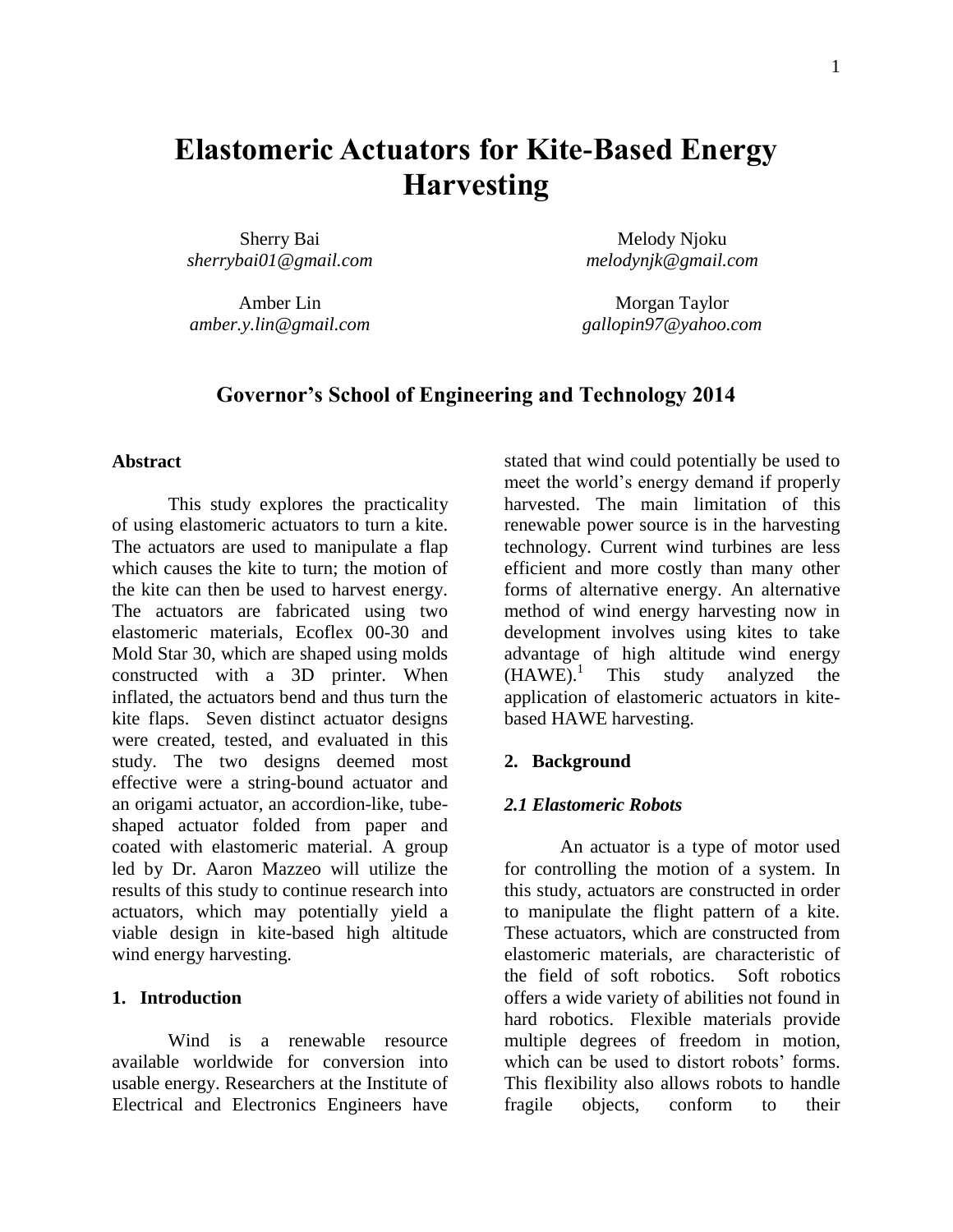environments, and distribute pressure evenly without elaborate controls.<sup>2</sup> In addition, soft robotics involves cheaper and lighter materials than hard robotics. Soft robotics allows for the actuator and flap to be attached to the kite without being too heavy for the kite to fly.

#### *2.2 Elastomeric Materials*

The elastomers Ecoflex 00-30 and Mold Star 30 were used to create the actuators in this study.

Ecoflex 00-30 is a certified compostable plastic that possesses strong, soft, and elastic properties. Other quantifiable properties, which include tensile strength, tensile stress at 100% elongation, and the elongation at break, are evident through various tests on the material. The tensile stress at 100% elongation is formulated by stretching the material to twice its original size and calculating its change of length measured in meters over the original length in meters. The elongation at break is the percent of the material's original length at breakage. Once cured Ecoflex 00-30 has a tensile strength of 200 psi, tensile stress of 10 psi at 100% elongation, and a 900% elongation at break. $3$ Because it is a cured silicone rubber material, Ecoflex must be shaped in a mold and cured; its curing time is approximately four hours.

Mold Star 30 is liquid platinum silicone rubber. Like Ecoflex, it also must be shaped in a mold and cured, and curing time is approximately six hours. After it cures, it has greater resistance to manipulation than Ecoflex does: cured Mold Star 30 has a tensile strength of 420 psi, tensile stress of 96 psi at 100% elongation, and a 339% elongation at break.<sup>4</sup>

Elastomers were chosen for this study because soft materials have never been used to manipulate the flight pattern of a kite used for energy harvesting. These specific elastomers were also chosen due to their unique way of interacting when adhered to each other. When the same forces act on the two materials, Ecoflex deforms at a greater magnitude than Mold Star. If a layer of Ecoflex is attached to a layer of Mold Star, then the greater expansion of Ecoflex causes the two layers to curve. The Ecoflex layer becomes the outer layer of the curve. As both materials expand more greatly, the combined layers bend more; this phenomenon is the primary cause of the bending motion in the actuators.

#### *2.3 Physics of Flight*

The focus of the design of the actuator and hinge was to optimize control of the kite's flight path. To successfully fly a kite, the forces of drag, lift, and gravity must be kept in balance. As the kite flies, the air is split and either flows over or under the kite's wings. The air that flows over the top of the kite creates an area of low pressure at the back of the kite, which then creates a vacuum that pulls up; this phenomenon is aptly called backwards pull. The air that flows beneath the kite provides the upwards pressure, which is the lift. The drag is the wind resistance from the kite and the tail, and can also be increased if there is turbulence behind the kite. Gravity is the downward force of the Earth's mass pulling on the mass of the kite. If all of these forces; lift, drag, and gravity; are balanced at the center of the kite where the rods cross, then the kite will fly successfully.<sup>5</sup>

The kite, when unbalanced, can rotate in all three degrees of rotation: roll, pitch, and yaw. Yaw is the rotation about the axis that runs perpendicular to the ground. Pitch is the rotation about the axis that runs from wing tip to wing tip. Rotation about this axis will cause the kite to tip forward or backwards. Roll is the rotation about the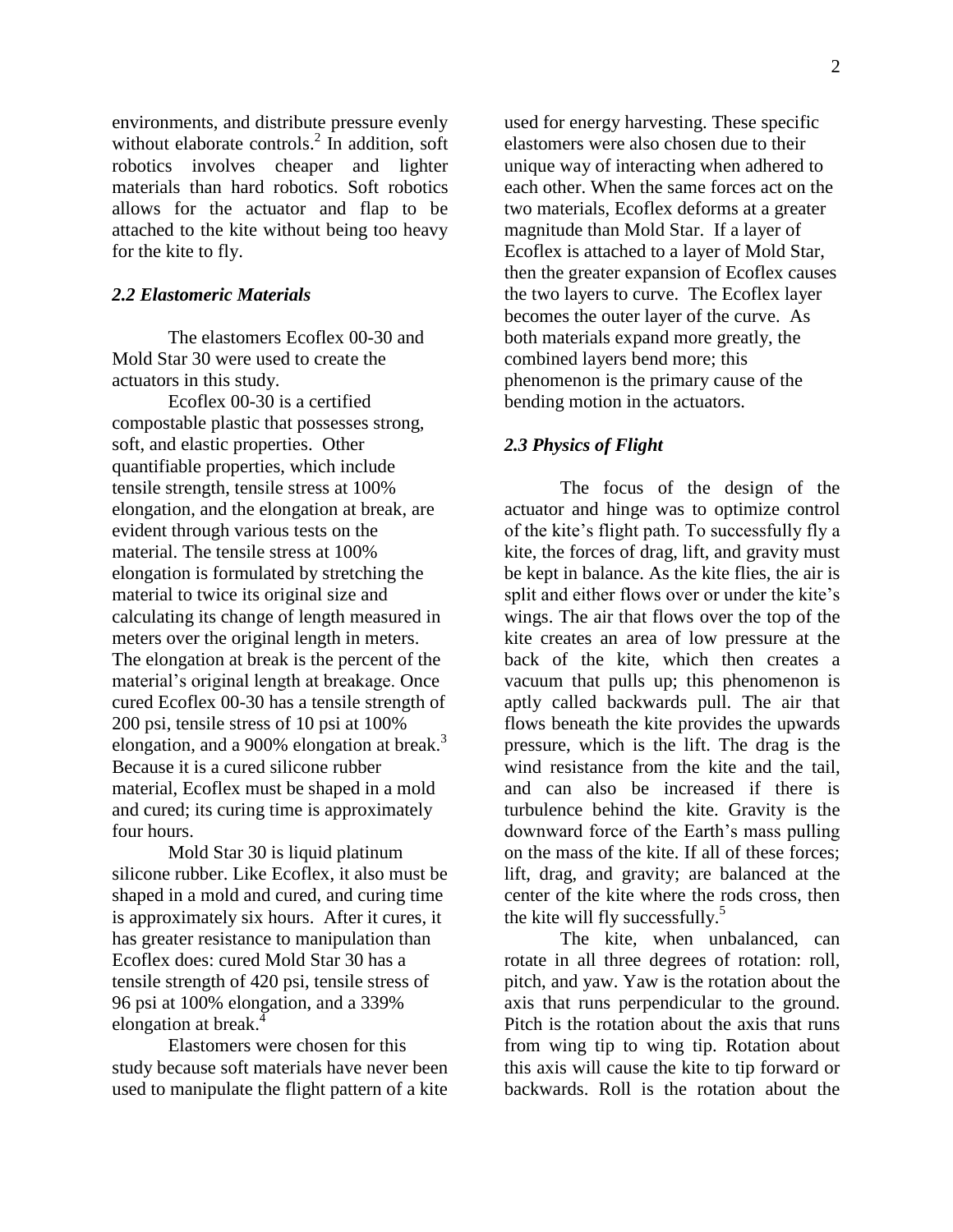axis that runs from the front of the kite to the tail. <sup>6</sup> Roll is the aircraft principal axis that this study will be manipulating to fly the kite in an infinity shape.

### *2.4 Kite-Based HAWE*

Kite-based high altitude wind energy harvesting involves the turning of a kite in an infinity-shaped path, which powers a generator on the ground. The kites' maneuverability and ability to fly at higher altitudes makes it possible to take advantage of the continuous and abundant power of high altitude winds. Kites also have several advantages over conventional wind towers. The kites are less expensive than wind towers, for they are made from cheaper materials and require minimal maintenance. Additionally, kite-based HAWE involves easier production and greater efficiency than conventional wind towers because rotor blades are complicated to manufacture and vortex drag lowers the amount of energy that can be harvested.<sup>7</sup>

#### **3. Experimental Design and Procedure**

Actuators were created with elastomeric materials set in 3D printed molds. Bound actuators and origami actuators were two efforts to improve efficiency of actuation and durability of the actuators by minimizing unnecessary lateral expansion, which inhibits longitudinal expansion and weakens the walls of the actuators. Several non-elastomeric materials, such as string, rubber bands, and paper, were incorporated into the composition of the actuators as bindings. Paper was also used to form an origami foundational structure, or "skeleton," on which some actuators were formed. The actuators were then each inflated, and both observational and quantitative data were collected to determine the most fitting

actuator designs for the applications of this project.

#### *3.1 Fabrication and Actuation*

A basic actuator was fabricated from one layer of Ecoflex 00-30 material attached to one layer of Mold Star 30 material, with one or more air channels between them. In order to create the Ecoflex layer, an amount of component A was combined with the same amount of component B and stirred together. The resulting mixture was then placed into a sealed chamber attached to a vacuum pump, eliminating any air bubbles that may have formed during the mixing process. The Ecoflex was then poured into a 3D printed mold provided by the Mazzeo group and allowed to rest on a flat surface so that it would cure completely level.

A layer of Mold Star material was created with a similar process: the same amount of mixtures A and B were mixed together and placed into a sealed vacuum chamber to remove air bubbles. The Mold Star was poured into a separate 3D printed PLA mold, similarly designed by the Mazzeo group, and allowed to cure. However, once it was partially cured, approximately 20 minutes later, the cured Ecoflex layer was removed from its mold and placed on top of the Mold Star layer. The Mold Star component of the actuator would adhere to the Ecoflex component upon fully curing.

To create a bound (fiber reinforced) actuator, a basic straight actuator was first produced. A selected binding material, such as string, was wound around the actuator tightly, leaving very small gaps. The wrapped actuator was then placed in a shell mold slightly larger than the basic straight actuator that was filled with the Ecoflex mixture. Once completely cured, the Ecoflex would form a thin layer covering the binding material and sealing the structure together.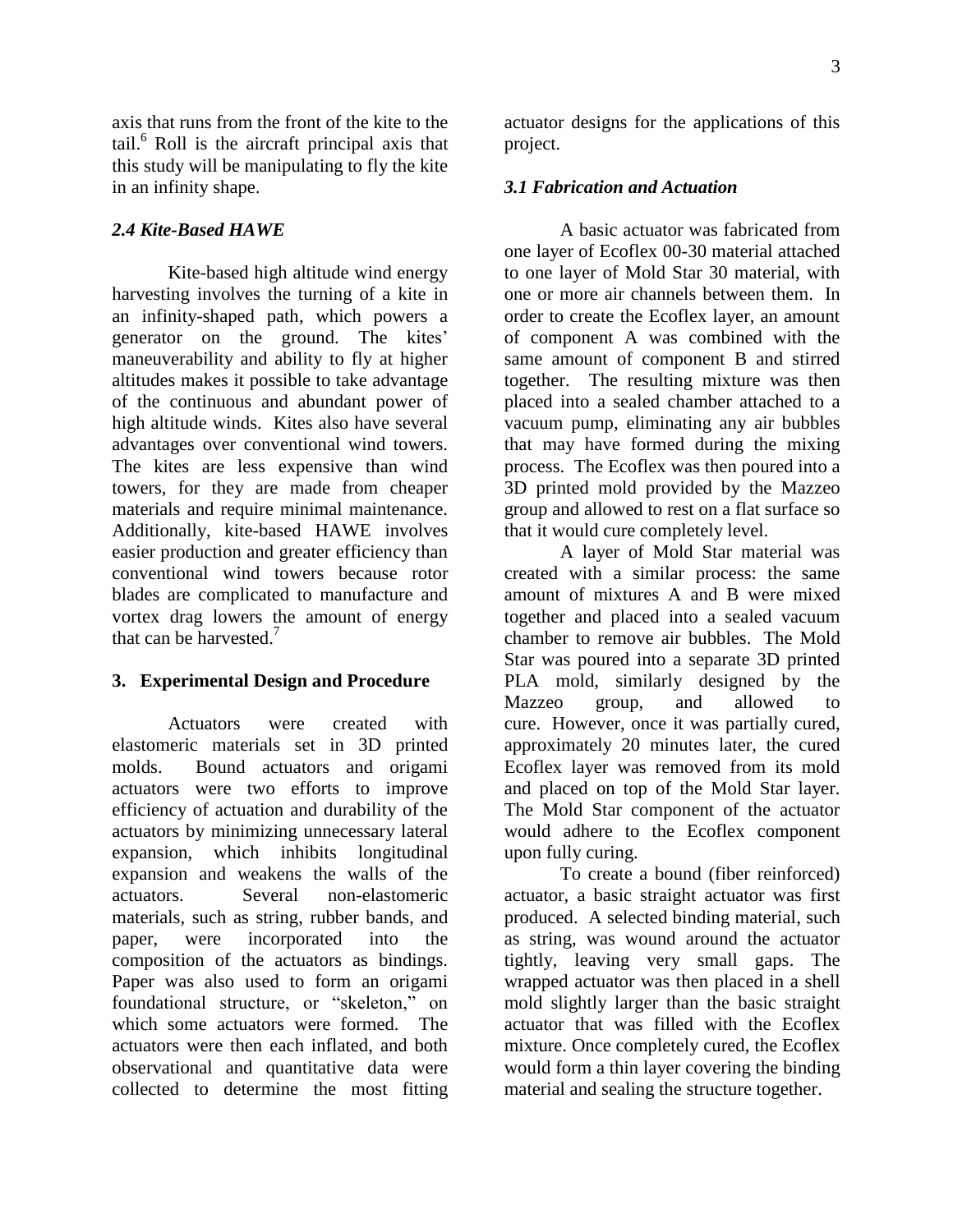An alternative type of actuator, the origami actuator, was also explored. It was a tube folded from paper with one of two accordion-like patterns and coated with Ecoflex material. Several methods had to be explored to coat the actuator because there were many difficulties in applying the coating evenly and thoroughly. The Ecoflex was directly poured onto the actuator, painted onto the actuator with a tongue depressor, or poured into a cylindrical mold in which the actuator could be submerged. Once the Ecoflex coating was allowed to cure, circular caps made from either Ecoflex or balsa wood were attached to the ends of the actuator.

For actuation, a small hole was created in one end of the actuator that connected to the actuator's primary air channel. One end of a narrow tube was inserted into the channel, and the opposite end of the tube was connected to a pneumatic device, such as a syringe or an air pump. The syringe was used to test whether a newly-fabricated actuator functioned; an air pump was used when testing the properties and characteristics of an actuator. With the latter method of actuation, internal pressure was always apparent and could be increased deliberately to facilitate measurements.

#### *3.2 Mold and Hinge Design*

In order to shape the Ecoflex and Mold Star material into components of the actuators, both elastomeric materials were poured into molds before curing. The molds had been designed with the computer-aided design (CAD) software SolidWorks and 3D printed by the Mazzeo group prior to this study. By changing the mold in which an actuator is formed, the fragility, durability, flexibility, and efficiency of the actuator are modified.

Hinge-like pivots were also created with SolidWorks and 3D printed. The hinges were intended to act as a way to better attach the actuators to flaps on the kite, which would bend the kite's wings and cause the kite to turn. The hinges could more easily bend the flaps than the actuators could alone because they occupied and manipulated larger sections of the flaps.

For both the molds and the hinges, parts were created using Fused Deposition Modeling. In this particular case, PLA (polylactic acid) made up the filament used to create the parts. Since the 3D printer used for this research cannot print interlocking pieces, the door hinge pieces and the two pieces needed for the mold of the actuator top needed to be printed separately and assembled later.

See Appendix A for hinge designs and Appendix B and C for mold designs.

## *3.3 Actuator Design*

#### *3.3.1 Material Experimentation*

The Mazzeo group had previously created three basic actuators before the start of this project. The first actuator was flat, and air channels were oriented in a spinelike structure throughout the actuator. The actuator was attached to a flap on the kite and would directly bend the flap when it was inflated. The second design, created by undergraduate students with Dr. Mazzeo, was an actuator from a previous, unrelated study. The actuator had a top component that resembled a hollow cylinder bisected lengthwise, with semicircular ends. The top was then attached to a flat bottom component composed of Mold Star to create a hollow air channel inside the actuator. The third design was similar to the second design, but the lateral surface was ridged instead of smooth. The ridges were modeled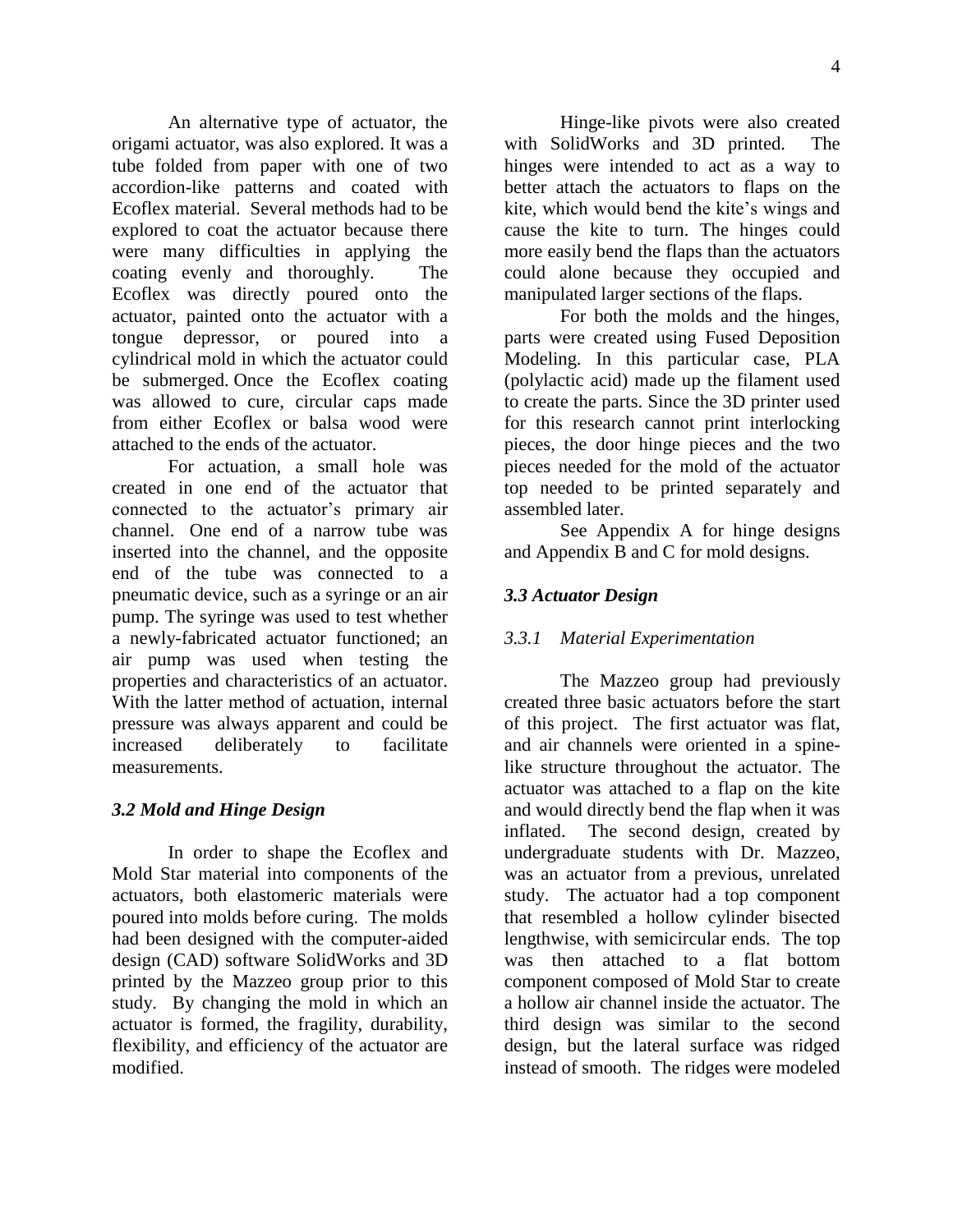from a sine curve so that they could more easily inflate with air.



Original flat actuator. Air channels are oriented in a spine-like pattern throughout the actuator.



Straight actuator. A single air channel runs through the actuator in the longitudinal direction.



Sine actuator. Ridges along the top of the actuator allow the actuator to expand more easily in the longitudinal direction.

The next modification made by the group involved the use of string as a binding material on the straight actuator. This was done to constrict lateral expansion and to improve longitudinal expansion.

To continue the research of the Mazzeo group, the string bound actuator design was first tested. Rubber bands and strips of paper were then also conceived as binding materials, and the resulting actuators were tested as well and compared to the original string and straight actuator designs. The final direction explored deviated greatly from the standard actuator design through the use of folded paper, or origami. Ecoflex coated the paper and was intended to strengthen the walls of the actuator and prevent air leakage. However, elastic properties of the actuator were lost.

#### *3.3.2 Origami*

The sine actuator created by the Mazzeo group incorporated an accordion pattern that allowed the actuator to expand and bend at great magnitudes with very subtle changes in air pressure. This drastic expansion caused the elastomeric material to stretch greatly as well, severely weakening it and increasing the risk of breakage in the actuator. It was suggested by a mentor of this project, Ke Yang, that folded paper, or origami, could be explored as a possible material in constructing actuators. A group at Harvard University, led by Dr. George Whitesides, created actuators consisting of paper coated in Ecoflex material. Although the paper coated in Ecoflex 00-30 did not have the strong elastic properties of Ecoflex itself, it was much more durable than the pure Ecoflex 00-30 designs.<sup>11</sup> An actuator with an accordion pattern did not have to be very elastic to expand and contract greatly, because of its unique tube shape. Therefore, paper folded into such a pattern and covered in Ecoflex appeared to be sufficient.

Two folding patterns were created in order to construct origami actuators. The first was formed from a grid-like pattern of horizontal folds and folds approximately 45 and 135 degrees from the horizontal. The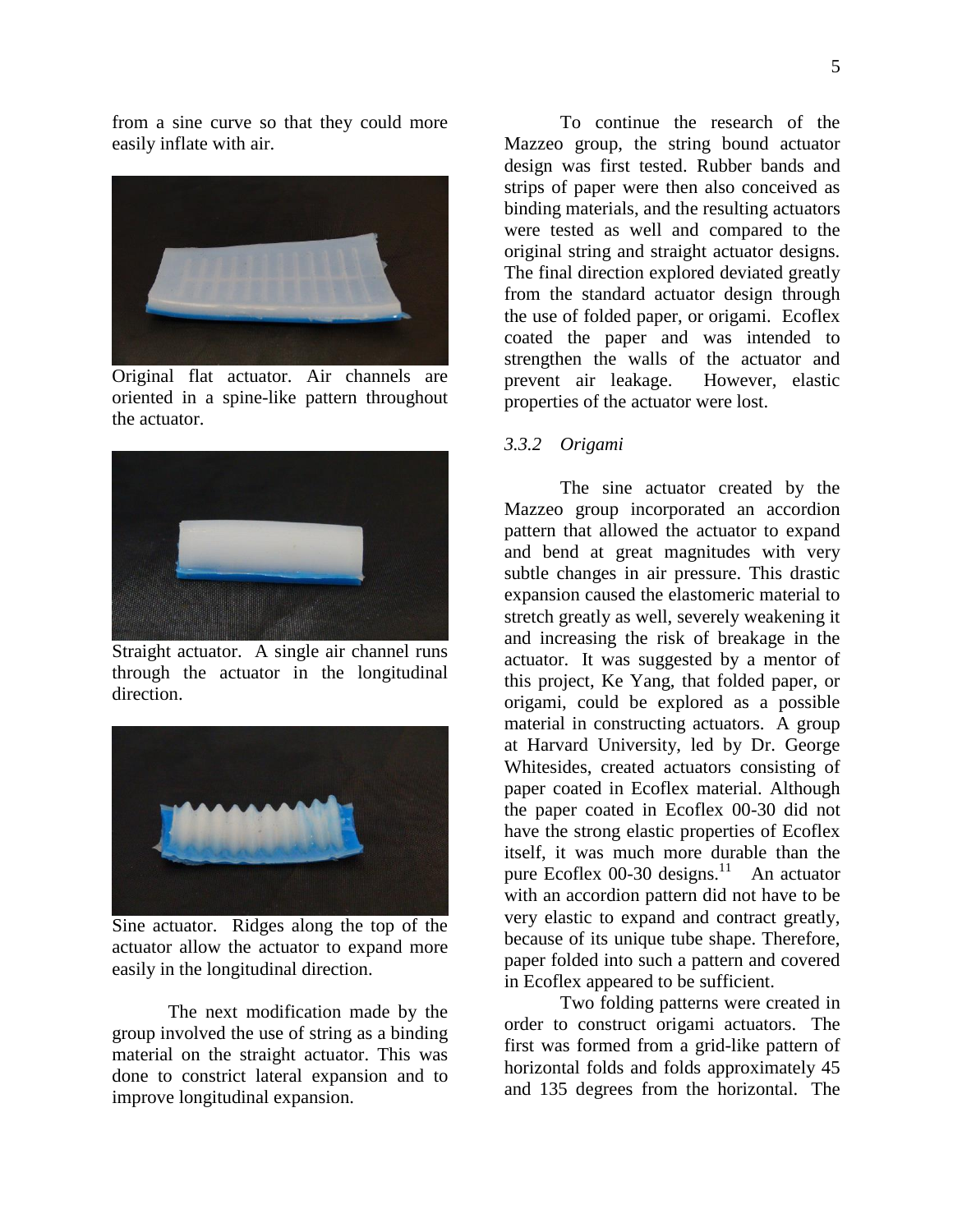pattern collapsed into a shape resembling a square prism, with accordion-like folds on its lateral faces. The second was a similar pattern, with additional horizontal folds placed between the alternating diagonal folds of the square prism-like pattern such that the space within the actuator was much larger.



Square prism-like crease pattern. Blue lines represent mountain folds. Red lines represent valley folds.



Octagonal prism-like crease pattern.

In addition, three methods mentioned before were used to coat the origami actuators in Ecoflex 00-30. Of these methods, the most effective procedure to coat the origami was to paint the Ecoflex on the folded paper in multiple layers, to seal any air leaks in the paper. The origami would be folded into the proper shape, coated, and left to dry in a semi-compressed state. However, this procedure had to be repeated many times before all leaks were sealed.

Unlike the other actuator designs, all origami actuator designs expanded linearly and did not bend. However, because the hinges could only rotate about a pivot, the expansion of a linear actuator attached to a hinge would cause the hinge, and thus the flap to which it was attached, to bend. If one side of an origami actuator was restricted from expanding, such as with glue or Mold Star, the origami actuator itself would bend in a manner similar to the other actuators tested.

#### **4. Results and Discussion**

Two types of pneumatic actuators, bound actuators and origami actuators, were created in this study. Of the bound actuators, the string-bound actuator bent with the quickest and most consistent rate. The rubber band-bound actuator bent somewhat consistently, but the rubber bands increasingly resisted the expansion of the actuator as inflation continued. The Ecoflex shell also could not cure properly or adhere to the rubber bands, even after multiple trials, causing breakage problems in the actuator. Finally, the paper-bound design could not bend as much as the other two bound actuators and bent at a very slow rate. Of the two origami designs that were finally considered, the cylindrical mold design was very resistant to actuation, but the design that had been painted with Ecoflex inflated very easily with small changes in air pressure. Both designs were riddled with leakage problems, and the painted design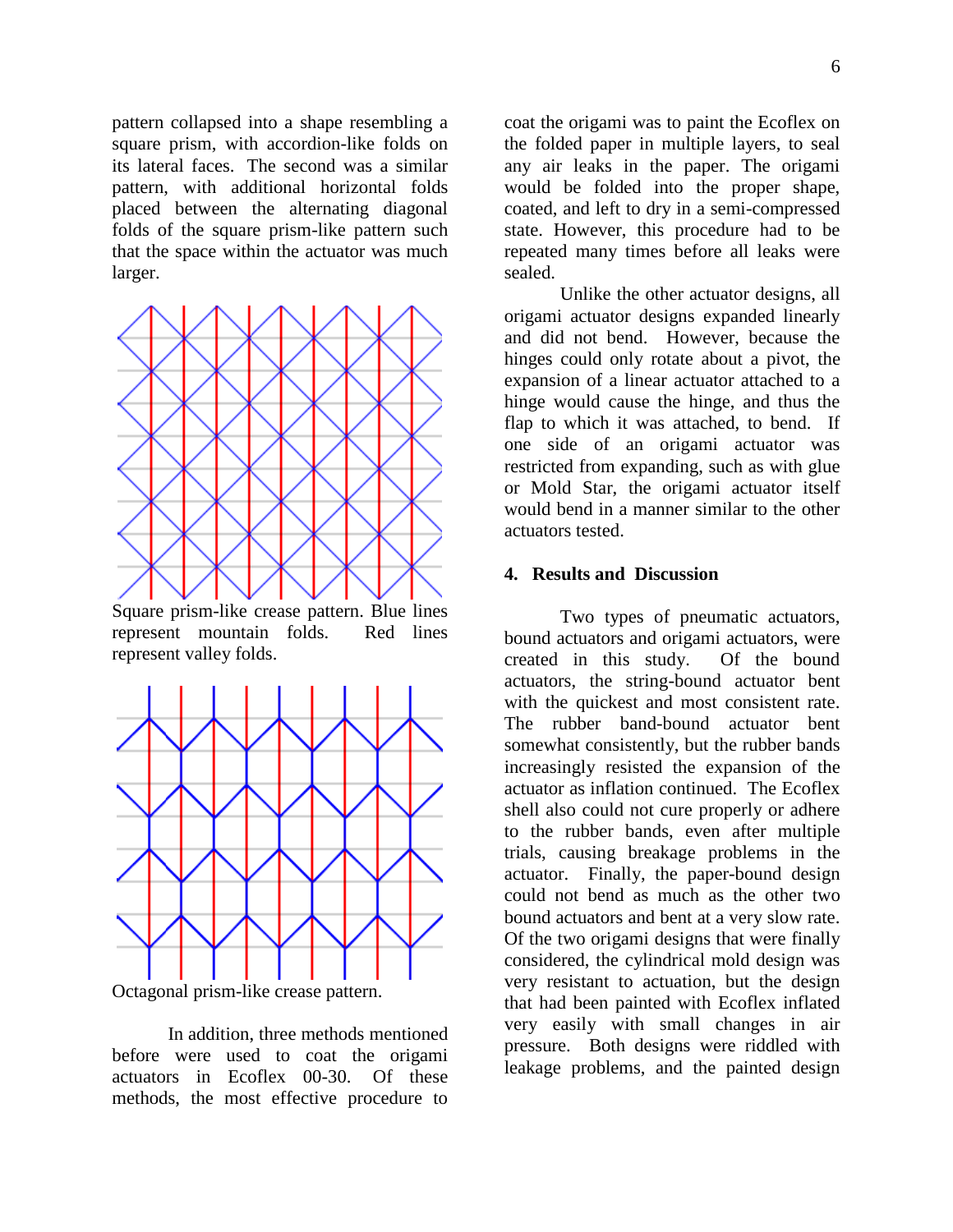had to be submitted to multiple coatings before use.

#### *4.1 Pressure Testing: Inflation Over Time*

To test the effectiveness of each actuator, pressure tests were conducted. These tests measured the respective inflation rates of each actuator design. Each actuator was connected to an air pump, and the valve of the air pump was slowly opened until the pressure gauge reached 2 psi. The pressure was maintained at that value, and once the actuator inflated to a 90 degree angle, the valve was shut off. To analyze the pressure tests, still frames of each video were individually analyzed, and the magnitude of the angle of inflation at each second was recorded. The slope of the graph represents the rate of change of that angle over time.

#### *4.2 String-Bound Actuator*

The string actuator was the first of the three bounded actuators created. The string acted as a restrictor to bind the actuator, forcing it to elongate more in the longitudinal direction. The string, when tested, did manipulate the actuator into a more usable movement, but after several tests, it became apparent that the string was constricting the actuator too much. The string was cutting into the Ecoflex 00-30 shell and top, creating weak points and rips in the actuator wall. It was also apparent that, if the space between each loop of string around the actuator was too wide, the actuator wall would push the string out of the way and create a "bubble," or a pocket where there was an abnormally great amount of expansion. This was a major problem due to the added stress on the bubbled section of the actuator wall. The bubble also decreased efficiency and hindered the actuator from bending by allowing the actuator to expand laterally instead of longitudinally. However,

if the space between each loop of string around the actuator was too small, the actuator could not inflate enough to be usable on the kite.

When tested for inflation rate, this actuator appeared to follow a linear trend very closely and bent at a near-constant rate. It was also able to reach angles of further than 90 degrees, allowing for flexibility in use (Appendix D, Figure 1). The string actuator was found to have the ideal balance between support and flexibility. This design, when properly constructed, is one of the most promising designs created by this project.

See Appendix D, Figure 1 for a data table and graph describing the inflation of the string-bound actuator over time.



String-bound actuator.



String-bound actuator. Left: just prior to actuation. Right: fully actuated.

#### *4.3 Rubber Band-Bound Actuator*

When creating the rubber bandbound actuator, problems arose that made the fabrication difficult. For instance, the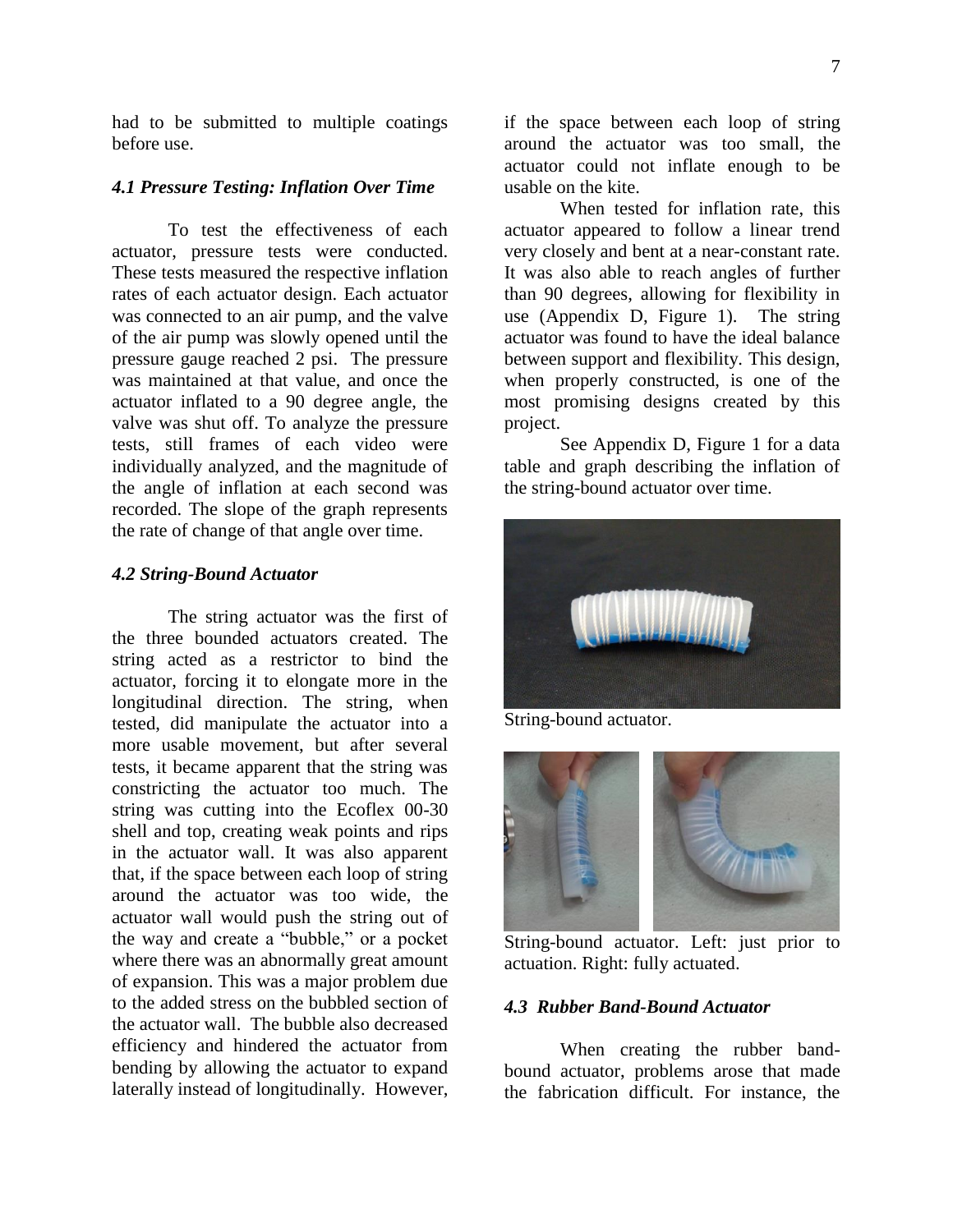Ecoflex 00-30 did not adhere to the rubber bands, which caused the Ecoflex 00-30 shell to deform and not properly cure. At this point, it is unclear why the two materials did not adhere, but it is possible that the two rubber substances chemically interacted with each other, hindering the curing process.

The improper curing caused the rubber bands to slide during inflation. Several attempts to create the rubber bandbound actuator failed. However, the rate at which the rubber band-bound actuator was inflated could still be observed, and a trend of decreasing inflation with sporadic bouts of increasing inflation was evident. This actuator was also able to easily flex to a 90 degree angle without signs of breakage (Appendix D, Figure 2). Errors may have occurred when attaching the rubber bands to the actuator since there were imperfections that may have caused sudden increases in inflation. Further trials would determine a more precise trend in inflation rate.

See Appendix D, Figure 2 for a data table and graph describing the inflation of the rubber band-bound actuator over time.



Rubber band-bound actuator. Improper curing caused the rubber bands to slide.



Rubber band-bound actuator. Left: just prior to actuation. Right: fully actuated.

#### *4.4 Paper-Bound Actuator*

The paper-bound design was created in hopes of improving the string-bound design. To reduce the damage on the shell and top of the actuator wall during inflation, wider paper strips were used in place of the string. Paper was cut into strips and wrapped around the actuator, with small gaps left between the strips. It seemed that the paper would still be able to constrict the longitudinal movement without causing as much damage because the strips of paper have a larger surface area than the string. However, due to the increase in surface area, the paper constricted the actuator too much and left too few gaps for the actuator to expand. As a result, the actuator was not able to inflate at an angle at a sufficient magnitude.

See Appendix D, Figure 3 for a data table and graph describing the inflation of the paper-bound actuator over time



Paper-bound actuator. The strips used were too wide and inhibited inflation.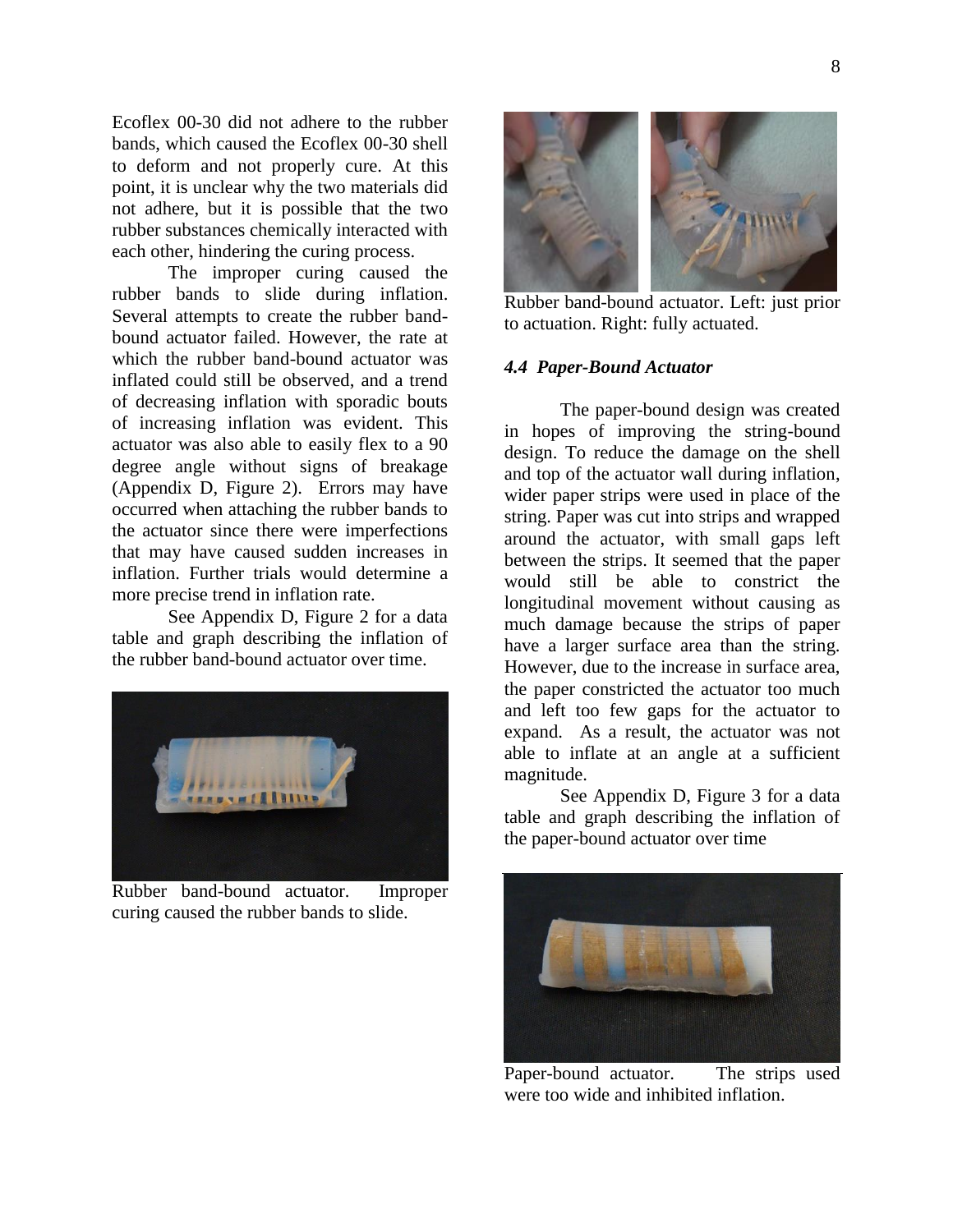

Paper-bound actuator. Left: just prior to actuation. Right: fully actuated.

#### *4.5 Origami Actuators*

The concept of a functioning origami actuator proved difficult to realize since many of the attempts to construct an origami actuator were unreliable and prone to leakage problems. However, the origami actuator was ultimately one of the two most promising designs that arose from this study.

The leakage issues stemmed from the application of the Ecoflex 00-30 onto the outer surface of the actuators. The Ecoflex 00-30 coating was intended to seal the minute holes and small tears in the origami. Each of the three application methods, however, were flawed. When the Ecoflex was poured on the actuators, the Ecoflex dripped down to one side of each actuator before it completely cured, and only half of each actuator was adequately covered in Ecoflex. The Ecoflex also easily peeled off of the paper, causing air to leak out when inflated. When the Ecoflex was painted onto the actuators, the Ecoflex still slid off much of the actuator, and several areas were not painted because the actuator was partially compressed during application. Eventually, the origami actuator was sealed completely, but only after many applications of Ecoflex.



Octagonal prism-like origami actuator painted with Ecoflex. The balsa wood caps have not yet been attached.

When the origami actuator was submerged in a cylindrical mold filled with Ecoflex, the Ecoflex coating was even after one attempt, but the coating was very thick and resisted expansion during actuation. The resulting actuator became much larger and heavier than the other actuators, and was not practical to place on a kite. Air bubbles also created large gaps that were potential sources of leakage and breakage problems.



Octagonal prism-like origami actuator, submerged in Ecoflex. Air bubbles caused large holes that could severely weaken the actuator.

Although the origami actuator was a linear actuator and could not be compared to the bound actuators with the air pump test, it was observed that the origami actuator functioned effectively and efficiently when actuated despite difficulties in its production.

#### **5. Conclusion**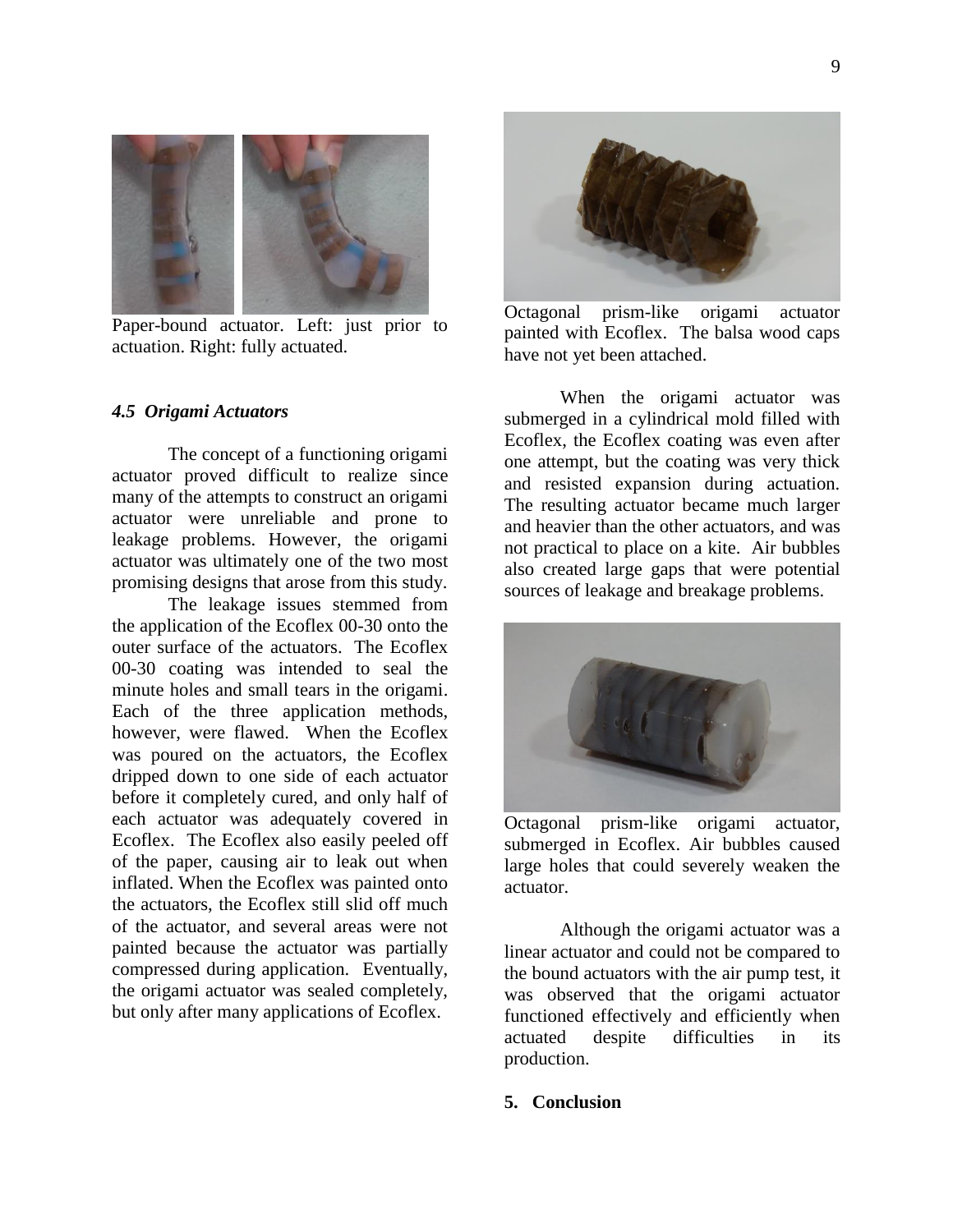High altitude wind energy harvesting can be made feasible using kites as a means to reach the continuous strong and steady winds in the upper layers of the atmosphere. To control such kites, actuators made of elastomeric material can bend the kites' wings at varying magnitudes with changes in air pressure. Elastomeric actuators are a practical means of turning energy-harvesting kites because they are relatively strong, very lightweight, and composed of inexpensive materials.

Of the seven actuators designed during this study, the most effective designs were a straight-sided, tube-shaped actuator bound in string and an accordion-like, tubeshaped actuator folded from paper and coated with elastomeric material. Both are fairly durable and expand with only small changes in air pressure. On the other hand, actuation of the other three designs was not as successful. The tension of the binding on the rubber band actuator, wideness of the strips on the paper-bound actuator, and thickness of the Ecoflex coating on the origami actuator all hindered expansion. In addition, the submerged origami actuator and the rubber band actuator experienced problems during formulation, such as large air bubbles and improper curing, that would severely weaken the material and lead to breakage problems. All three of those designs are thus not practical to be used on a kite. However, the string-bound actuator and painted origami actuator are clearly not yet ready for industrial applications, and the Mazzeo group will continue to research improvements upon the actuator designs to make them sufficiently effective, efficient, and durable, with the intention of creating working prototypes to test in the field. Their work will also include programming the kite's flight path. The overarching goal of this extended research is to refine the kite design for wide scale energy production

such that it can be produced for frequent commercial and personal use as a sustainable and renewable energy source.

#### **Acknowledgements**

The discoveries derived from this project are due to the help of many important people. Without their assistance, this project would not have been possible. Dr. Aaron Mazzeo is a professor at Rutgers University who oversaw the research done for this project. The authors are grateful for his continued support and his allowance for the use of his materials as well as his lab.

As a Residential Teaching Assistant, Alex Hobbs is a student at Rutgers who has guided the authors along the path necessary for the completion of the research. He has assisted by providing helpful insight along the way. He has also spent many hours in the lab with the authors offering encouragement as well as vital feedback. Much credit also goes to the mentors and workers in Dr. Mazzeo's lab. They have spent time guiding and instructing the authors as well. Ke Yang is a graduate student at Rutgers University who was very helpful in the process of implementing ideas. His intellectual advice paved the way for more ideas to be initiated by the authors. He was also responsible for ensuring that the actuators created were as accurate as possible. Jingjin Xie, also a graduate student, has contributed by providing instruction about the proper way to use the elastomeric materials. He spent time making sure that the experimental design of the project was efficient. Chen Yang is a graduate student who has provided a great amount of input into this project. He advised the authors about using the SolidWorks program while including methods for proper 3D printing technique. Rutgers School of Engineering would also like to be recognized for granting governor's school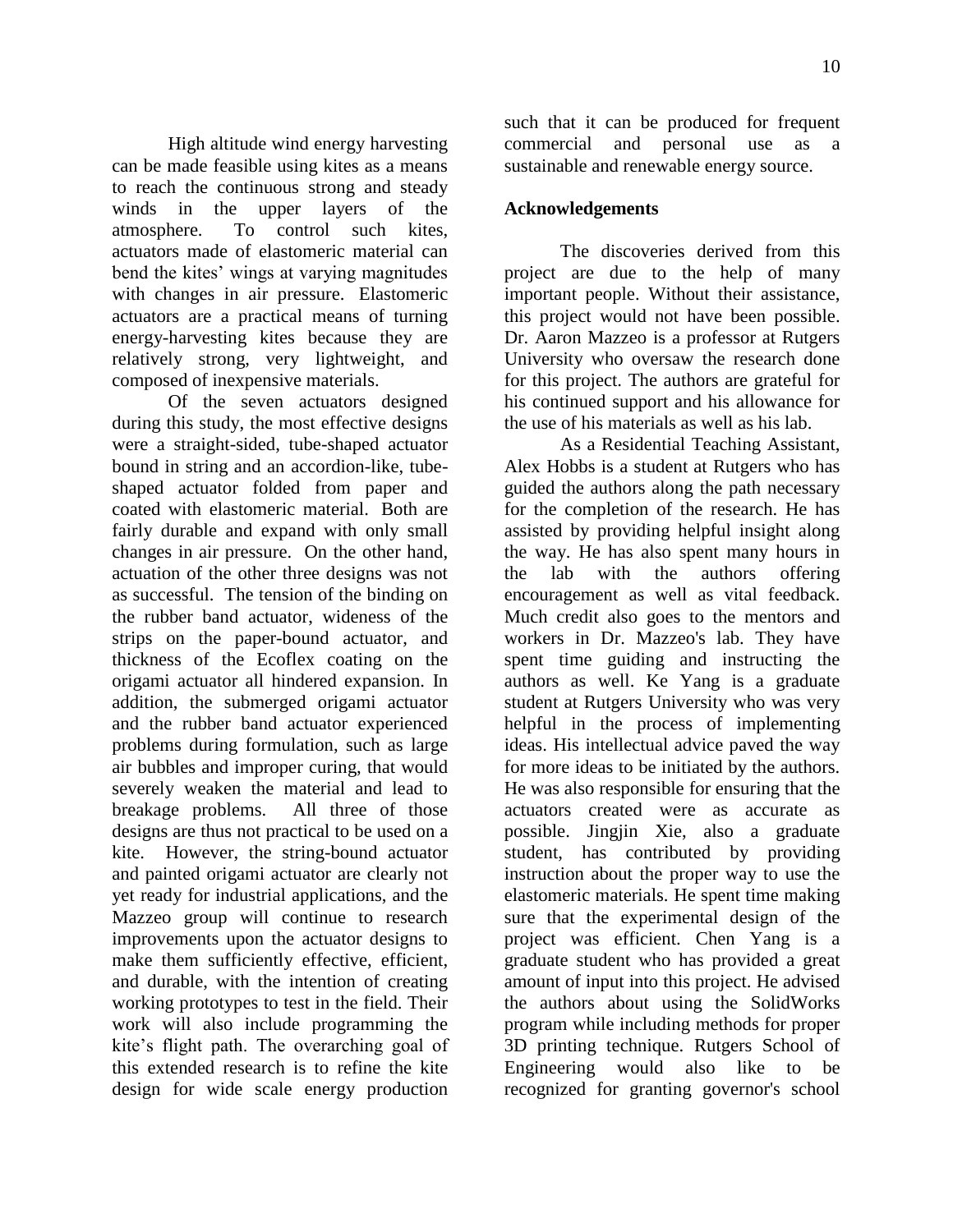students the opportunity to use the lab and equipment required to further study and design actuators. There are also many people whose dedication and commitment have made this program possible. Jean Patrick Antoine has devoted time and energy into ensuring that no Governor's School student was limited in their areas of research. His dedication to the program is admirable. The authors also recognize him for his insightful feedback and suggestions that are also greatly appreciated. A special thanks goes to Dr. Ilene Rosen who is the director of the Governor's School of Engineering and Technology. The authors are thankful for this opportunity to expand their knowledge and grow. The State of New Jersey, Morgan Stanley, Lockheed Martin, Silverline Windows, South Jersey Industries, Inc., The Provident Bank Foundation, and Novo Nordisk would also like to be recognized for sponsoring the GSET program. Their assistance has made this program possible.

## **References**

 $<sup>1</sup>$  Canale, M., L. Fagiano, and M. Milanese.</sup> "High Altitude Wind Energy Generation Using Controlled Power Kites." *IEEE Transactions on Control Systems Technology* 18, no. 2 (March 2010): 279–93. doi:10.1109/TCST.2009.2017933.

 $2$  Ramses V. Martinez, Jamie L. Branch, Carina R. Fish , Lihua Jin , Robert F. Shepherd , Rui M. D. Nunes , Zhigang Suo , and George M. Whitesides. "Robotic Tentacles with Three-Dimensional Mobility Based on Flexible Elastomers" http://www.seas.harvard.edu/suo/papers/279 .pdf

3 "Ecoflex® Series Super-Soft, Addition Cure Silicone Rubbers" http://www.smoothon.com/tb/files/ECOFLEX\_SERIES\_TB.pdf

<sup>4</sup> "Mold Star® 15, 16 and 30 1A:1B Mix By Volume Platinum Silicone Rubbers" http://www.smooth-

on.com/tb/files/MOLD\_STAR\_15\_16\_30\_T B.pdf

5 "Drachen Foundation" http://www.drachen.org/learn/kite-basics

<sup>6</sup>"NATIONAL KITE MONTH" http://www.nationalkitemonth.org/kids/why kitesfly.php

<sup>7</sup> Claudius Jehle and Roland Schmehl. "Applied Tracking Control for Kite Power Systems" JOURNAL OF GUIDANCE, CONTROL, AND DYNAMICS Vol. 37, No. 4, July–August 2014

<sup>8</sup> "NRO Polls." LockerDome. Accessed July 19, 2014.

http://lockerdome.com/embed/65326113339 49761.

9 Shannon Gerstein, Lecture Notes, Introduction to 3D printing, Rutgers University, Summer, 2014 (unpublished)

<sup>10</sup> Ramses V. Martinez, Carina R. Fish, Xin Chen, and George M. Whitesides. "Elastomeric Origami: Programmable Paper-Elastomer Composites as Pneumatic Actuators"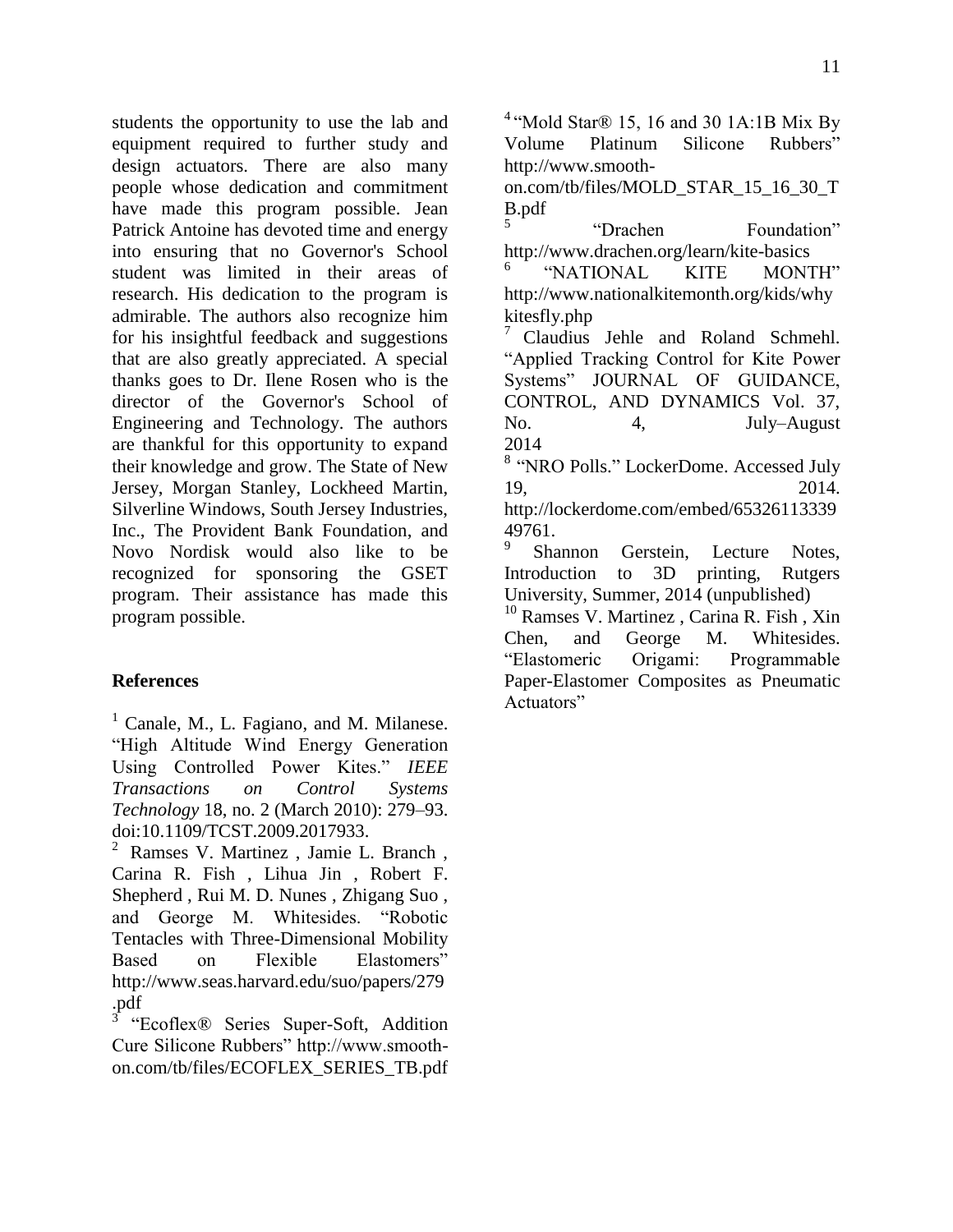# **Appendix A**



Figure 1: The two parts above (a and b) were combined to create the hinge (c) to which the actuator will be attached.

## **Appendix B**



Figure 1: The insert added to the mold of the straight and bounded actuators to form the hollow tube within the actuator.



Figure 2: The top mold for the straight and bounded actuators.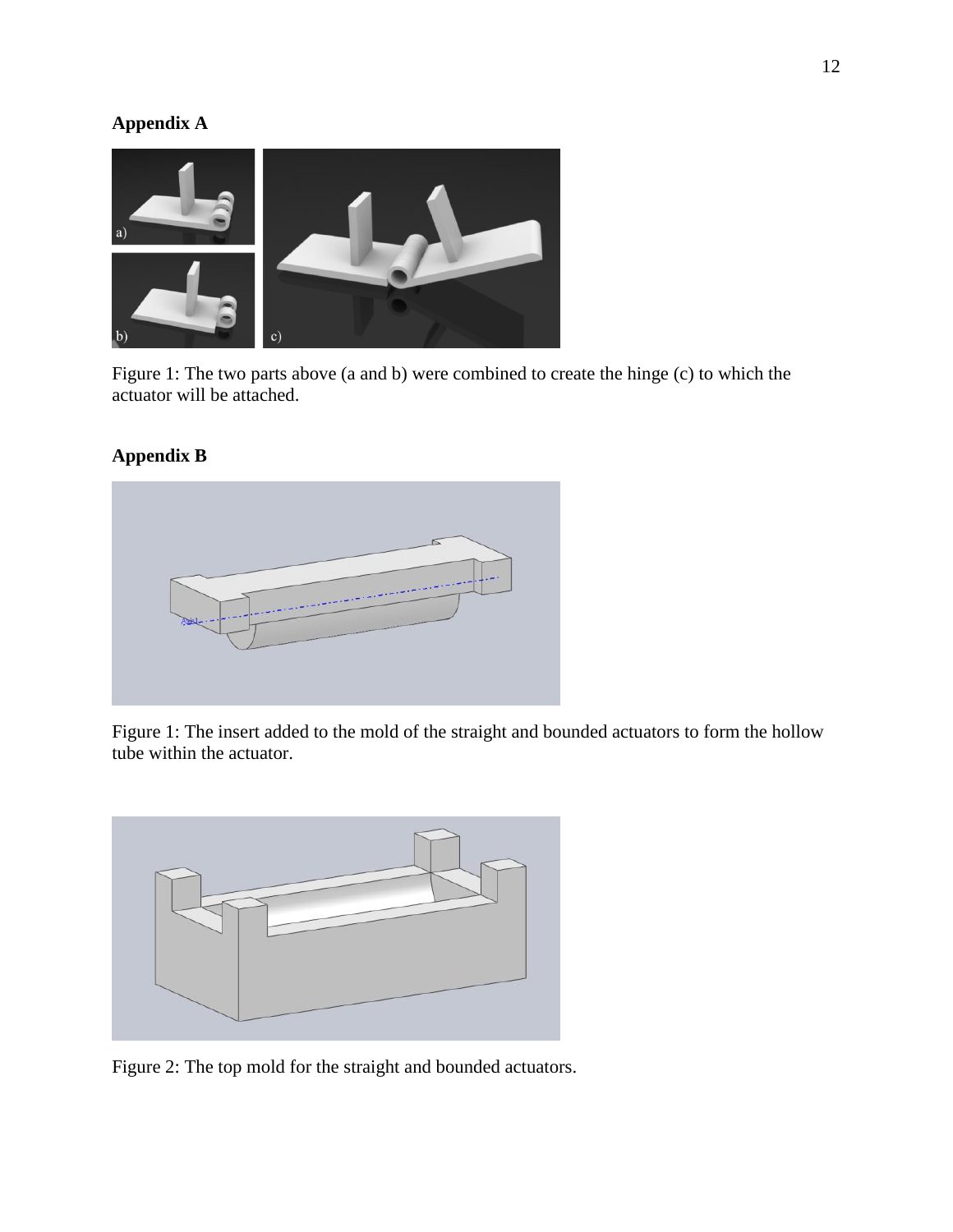

Figure 3: The assembly of the top mold and the top mold insert used to create the top component of the straight and bounded actuators.



Figure 4: The base of the straight and bounded actuators.



Figure 5: The mold used to create the shell covering the binding of the bound actuators.

# **Appendix C**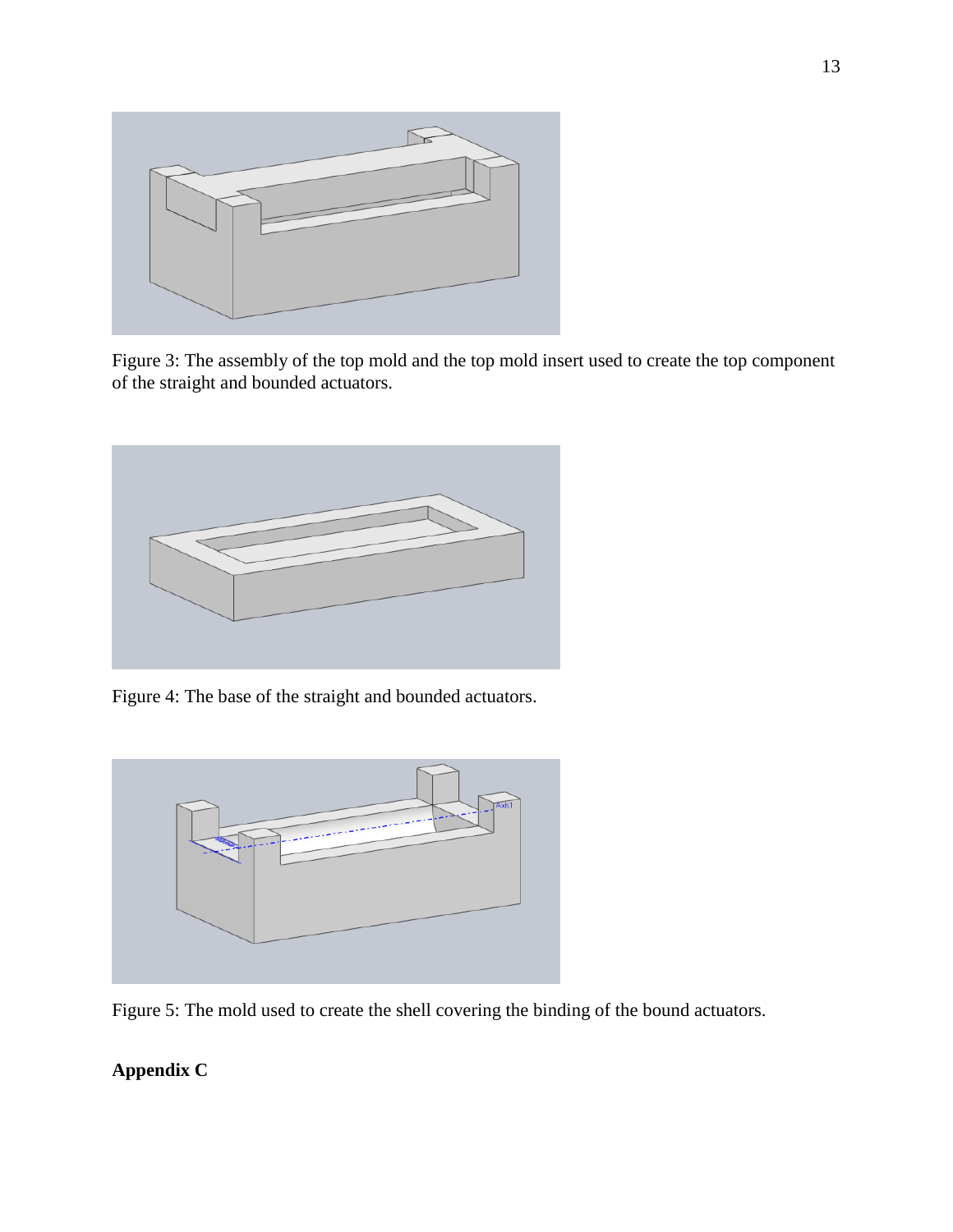

Figure 1: The insert added to the mold of the sine actuator to form the hollow ridges within the actuator.



Figure 2: The top mold for the sine actuator.



Figure 3: The assembly of the sine mold and the sine mold insert used to create the top of the sine actuator.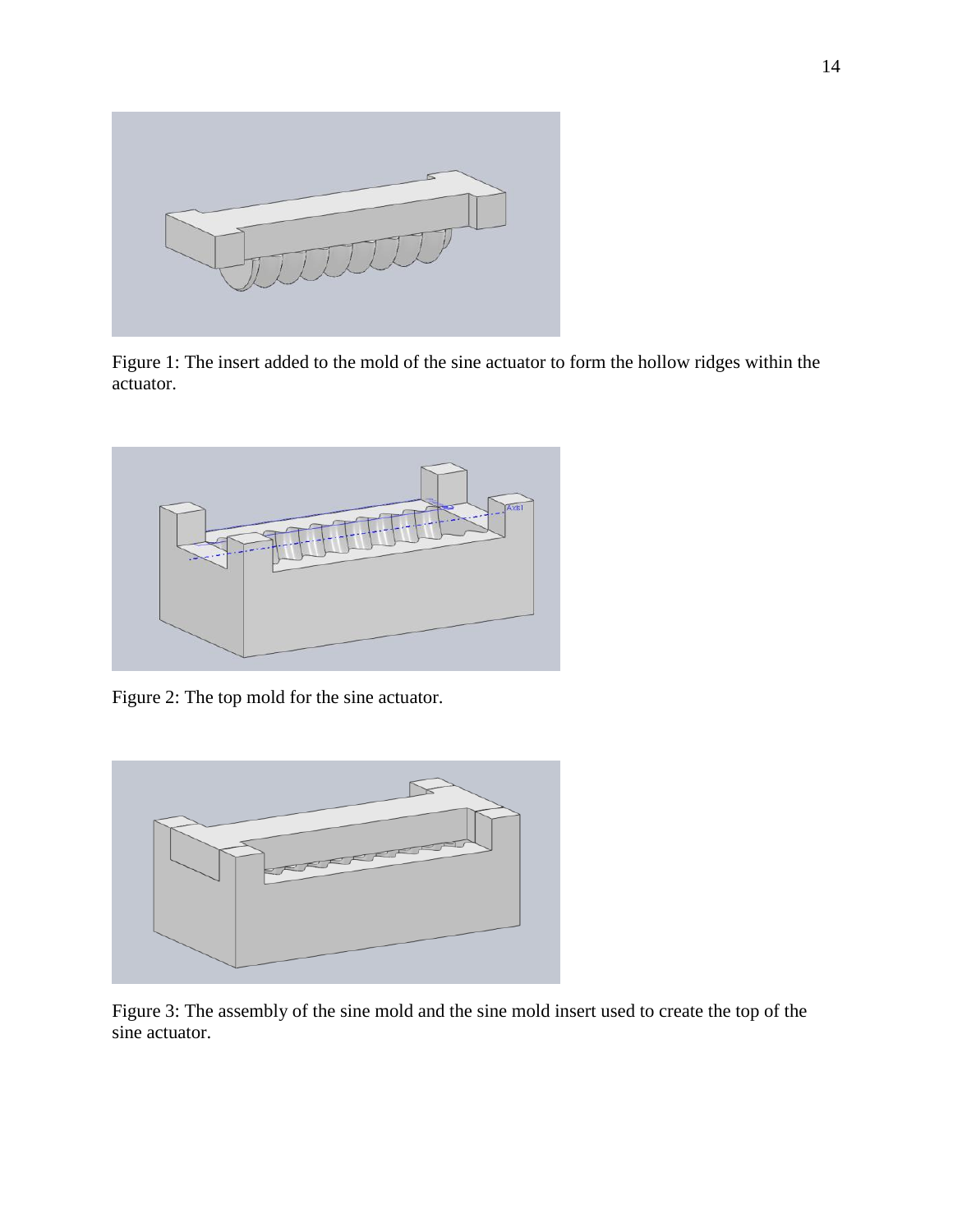

Figure 4: The base mold of the sine actuator.





Figure 1: Graph of the inflation of the string actuator.